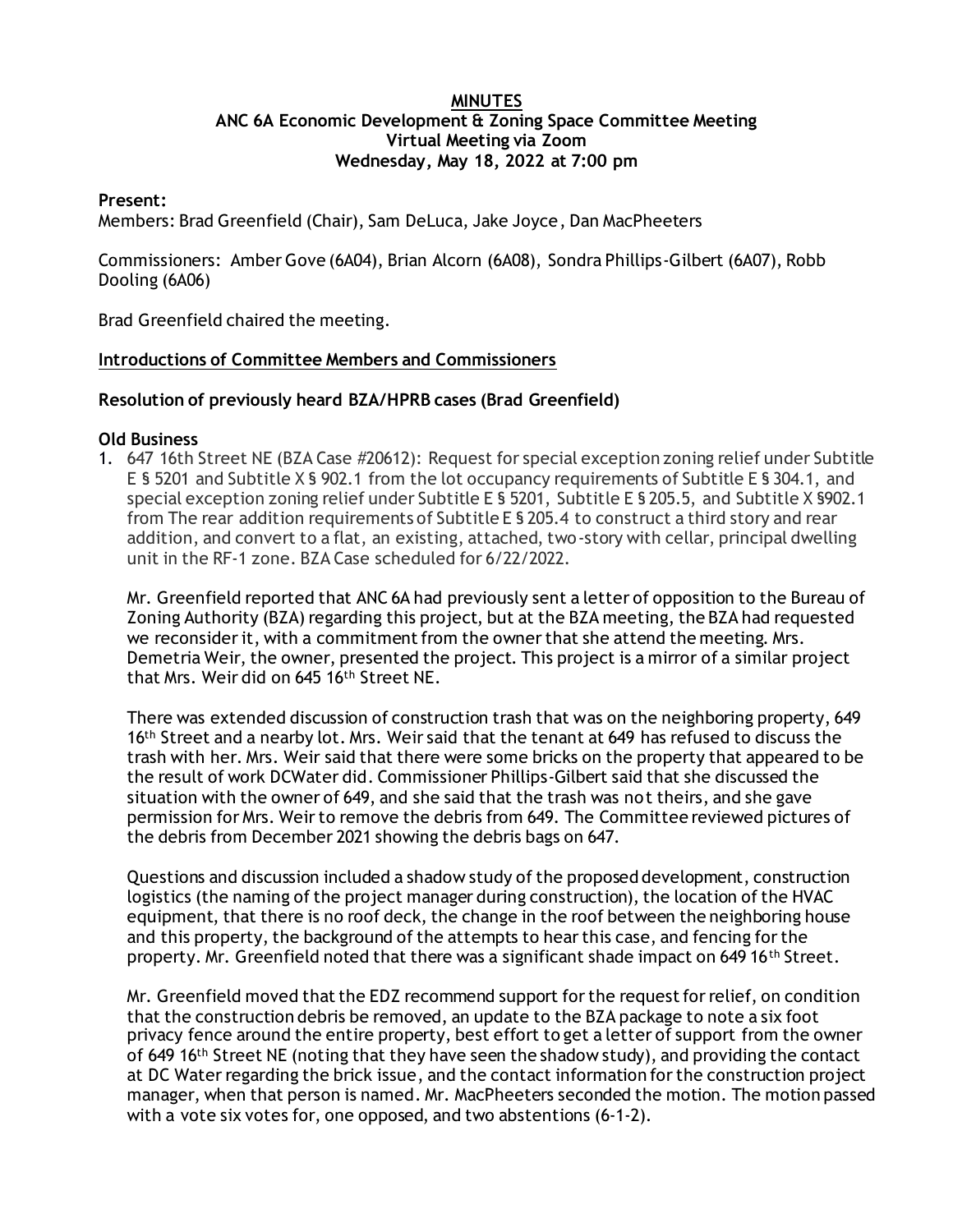2. 1252 H Street NE (BZA Case #20742): Request for Special Exception zoning relief pursuant to Subtitle H § 910, Subtitle H § 1202, and Subtitle X § 901.2 from the lot occupancy requirements of Subtitle H § 904.1, special exception zoning relief pursuant to Subtitle H § 910, Subtitle H § 1202, and Subtitle X § 901.2 from the rear yard requirements of Subtitle H § 905.1, and an area variance pursuant to Subtitle X § 1002 from the design requirements of Subtitle H § 909.1(f). BZA Case scheduled for 6/22/2022.

This project was considered at the April 2022 EDZ meeting, but was tabled at that time to give the developer more time for community outreach. Christine Proudfoot, the architect for the project, presented the project. She reported that they have received 17 letters of support from the project, and one letter of opposition. Ms. Proudfoot reported that they had changed their plans, reducing the penthouse to 10 feet from 12 feet to reduce the light and shadow impact, and moving the condensing units to the south side of the penthouse. She also reviewed new elevations showing the articulation of the addition and penthouse.

Questions from the Committee focused on the opposition of the neighbor, ensuring that the street address of the project is an H Street address, which neighbors had provided letters of support, the restoration of the façade. Mr. Greenfield made a motion that the EDZ recommend the ANC support the request for relief, with no conditions. The motion was seconded by Mr. DeLuca. The motion passed unanimously, ten votes for and none opposed (10-0).

# **New Business**

3. 1447 Maryland Avenue NE (BZA Case #20731): Request for Special Exception zoning relief pursuant to Subtitle C § 703.2 and Subtitle X § 901.2 from the minimum vehicle parking requirements of Subtitle C § 701 to construct a front, rear, and third floor addition with penthouse, and to convert to a mixed-use, nine-unit apartment house with first floor retail, an existing, attached, six-unit, two-story with cellar, mixed use building in the NC-14 zone. BZA Case scheduled for 7/06/2022.

Mr. Adam Crane, the architect, presented the project. Mr. Crane noted that this project already has an approved building permit, but they are seeking a modification to add three additional units (making nine units total). There is no expansion of the building, just more units, and as a consequence, a requirement for additional parking, which is where the request for relief comes from. Mr. Crane noted that there is a five foot (5') alley, and an existing curb cut that DDOT has said they can not use, which is why the relief is required. Mr. Crane noted that there is a bike storage area that has been added to the project.

Questions from the Committee included what the number of parking spaces would be by regulation for the building, whether any of the units would be affordable, whether units would require for Residential Parking Permits (RPP), the treatment of the building, outreach to neighbors, and the timeline for construction. The owner stated that most of the units in the building will be voucher units. The retail space will be a social house.

Mr. Greenfield made a motion that the EDZ recommend the ANC support the project, on condition that the developer make best efforts to get letters of recommendation from the neighbors at 1489, 1445, 1443 and 1439 Maryland Ave and 712 15<sup>th</sup> Street NE. The motion was seconded by Commissioner Dooling. The vote was unanimous, ten votes for and none opposed  $(10-0)$ .

4. 1320 North Carolina Avenue NE (HPRB Case #22-325): Historic review of the construction of a rear addition.

Mr. Joe Boyette, the architect, appeared representing the project. The project is by right, but is in the Capitol Hill Historic District. The project includes an extension of the rear of the building by 10 feet. The addition also encloses the dogleg of the building.